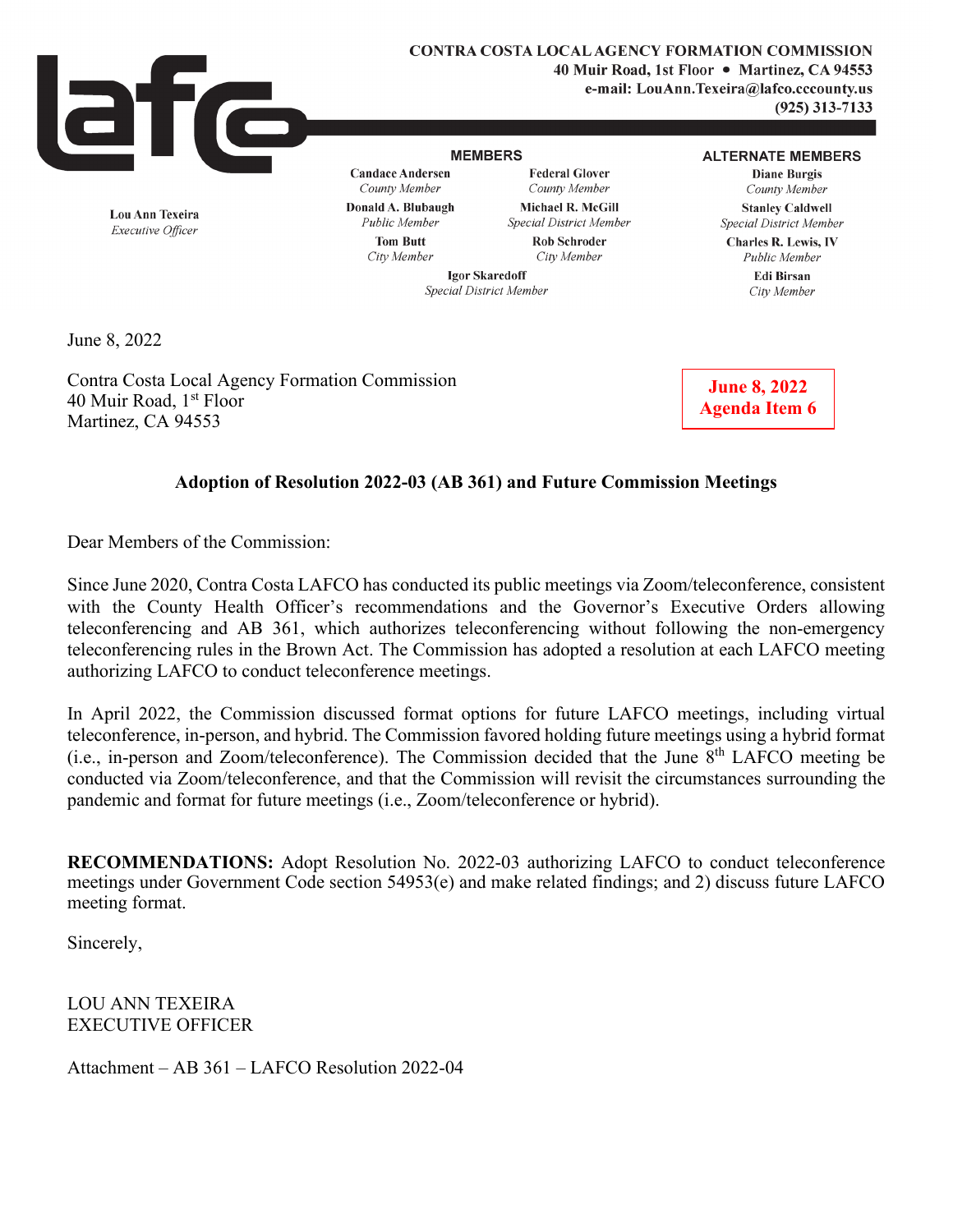## **RESOLUTION NO. 2022-04**

# **A RESOLUTION OF THE CONTRA COSTA LOCAL AGENCY FORMATION COMMISSION AUTHORIZING TELECONFERENCE MEETINGS UNDER GOVERNMENT CODE SECTION 54953(e) (ASSEMBLY BILL 361)**

## **Recitals**

- A. On March 4, 2020, Governor Gavin Newsom proclaimed the existence of a state of emergency in California under the California Emergency Services Act, Gov. Code § 8550 et seq.
- B. On March 10, 2020, the Contra Costa County Board of Supervisors found that due to the introduction of COVID-19 in the County, conditions of disaster or extreme peril to the safety of persons and property had arisen, commencing on March 3, 2020. Based on these conditions, pursuant to Government Code section 8630, the Board of Supervisors adopted Resolution No. 2020/92, proclaiming the existence of a local emergency throughout Contra Costa County.
- C. On March 17, 2020, Governor Newsom issued Executive Order N-29-20, which suspended the teleconferencing rules set forth in the California Open Meeting law, Government Code section 54950 et seq. (the Brown Act), provided certain requirements were met and followed.
- D. On June 11, 2021, Governor Newsom issued Executive Order N-08-21, which clarified the suspension of the teleconferencing rules set forth in the Brown Act and further provided that those provisions would remain suspended through September 30, 2021.
- E. On September 16, 2021, Governor Newsom signed Assembly Bill 361, which provides that under Government Code section 54953(e), a legislative body subject to the Brown Act may continue to meet using teleconferencing without complying with the non-emergency teleconferencing rules in Government Code section 54953(b)(3) if a proclaimed state of emergency exists and state or local officials have imposed or recommended measures to promote social distancing.
- F. On May 16, 2022, the Contra Costa County Health Officer issued recommendations for safely holding public meetings that include recommended measures to promote social distancing.
- G. Among the Health Officer's recommendations: (1) on-line meetings (teleconferencing meetings) are strongly recommended as those meetings present the lowest risk of transmission of SARS-CoV-2, the virus that causes COVID-19; (2) if a local agency determines to hold in-person meetings, offering the public the opportunity to attend via a call-in option or an internet-based service option is recommended when possible to give those at higher risk of an/or higher concern about COVID-19 an alternative to participating in person; (3) a written safety protocol should be developed and followed, and it is recommended that the protocol require social distancing – i.e., six feet of separation between attendees – and face masking of all attendees; (4) seating arrangements should allow for staff and members of the public to easily maintain at least six-foot distance from one another at all practicable times.
- H. Because of the prevalence of the Omicron variant of COVID-19 in the Bay Area, case rates and COVID-19 hospitalizations remain high in the County.
- I. In the interest of public health and safety, as affected by the emergency caused by the spread of COVID-19, the Contra Costa Local Agency Formation Commission (LAFCO) intends to